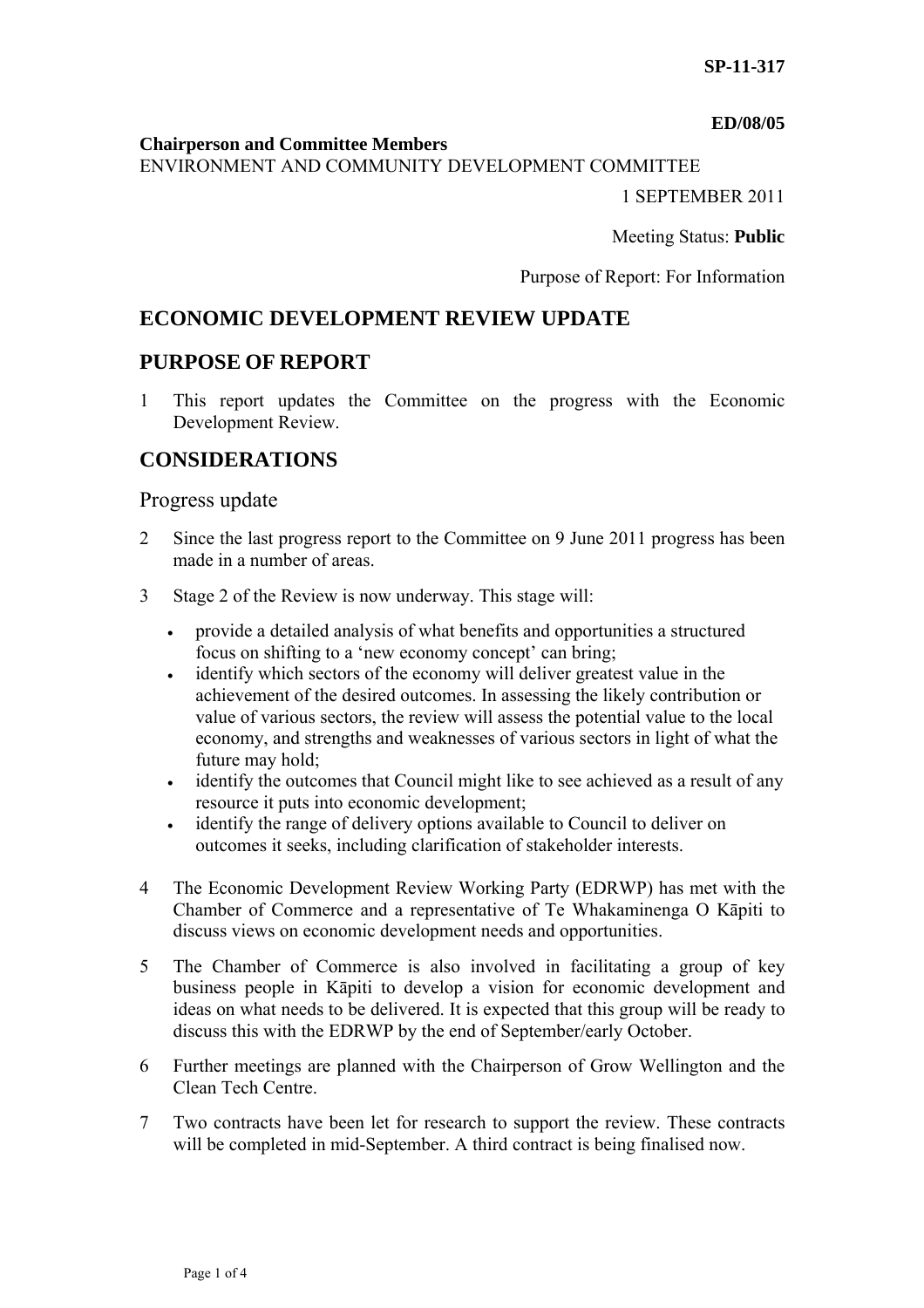#### *Assessment of the new economy focus*

- 8 One of the contracts will examine the benefits and opportunities to be gained from focusing on developing a low carbon/new economy. This will include:
	- a stocktake of the current Kāpiti Coast economy focussing on sectors relevant to a low-carbon economy;
	- a discussion of which sectors show the most potential for transitioning to a new low carbon economy;
	- identification of the benefits of shifting to a new economy;
	- an assessment of Kāpiti Coast's potential within a low-carbon New Zealand; and
	- identification of potential barriers to fulfilling this potential.

#### *Evaluation of services delivered by Nature Coast Enterprise*

- 9 The other contract is for an evaluation of the effectiveness of the tourism and economic development services delivered by Nature Coast Enterprise (NCE). This research will provide insight into how the contracts with NCE have been implemented and the sorts of outcomes that have been delivered to the Kāpiti Coast. It will also provide information on potential service delivery options which Council can consider as part of the review.
- 10 A number of in-depth interviews will be carried out with key stakeholders such as the Mayor, Council's representatives on the Board, the CEO and other senior Council staff, the CEO and Chairperson of NCE, and the Chamber of Commerce. An email survey of the wider business community will also be conducted to gather information on how business views the services delivered by NCE.

*Economic value of the productive potential of rural land in Greater Ōtaki* 

11 The third contract builds on previous work assessing the productive potential of rural land in the Greater Ōtaki area. It will identify the current economic value of that productive potential and the future potential economic value under different scenarios.

#### Financial Considerations

12 There are no financial considerations at this stage. The outcomes of the review may either be implemented within budgeted amounts or the development of the Long Term Plan during 2011/12 may provide an opportunity to review the overall level of expenditure.

### Legal Considerations

13 There are no legal considerations at this stage. When the review is concluded, there may need to be consideration of whether the recommendations are significant enough to require a special consultative procedure.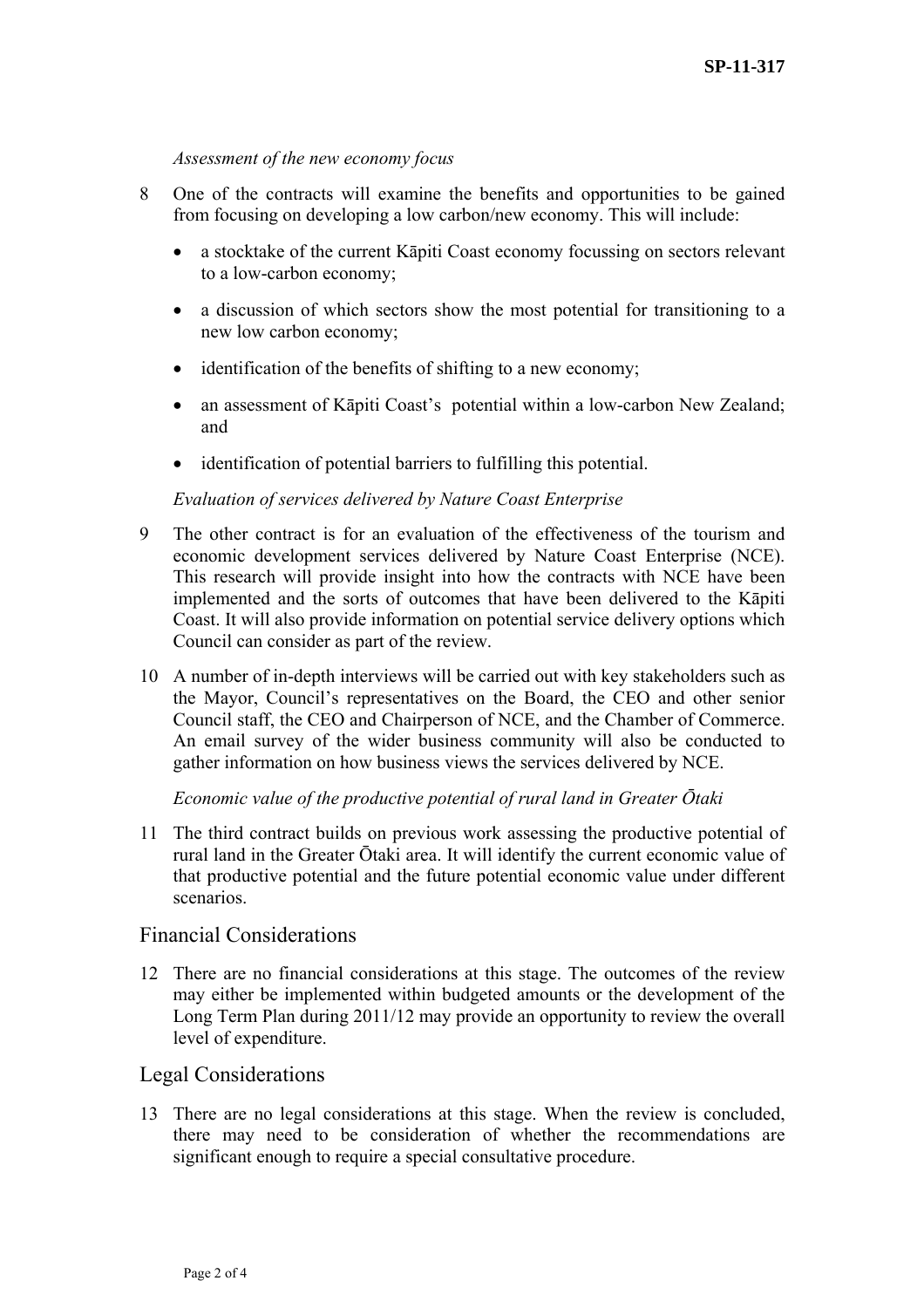# Delegation

14 The Committee may make a decision under Section B1 of the Governance Structure approved by Council on 21 April 2011:

*"6 Generally… this delegation provides authority to exercise all functions, duties and powers relating to all matters assigned to this Committee… where financial provision has been made for the decision or activity in the LTCCP or Annual Plan, and where the action proposed is not contrary to established Council strategy and/or policy, or the power of delegation".* 

Also relevant is para 5.2:

'*Oversee the development (within any wider existing strategic framework) of social and economic community policies associated with promoting the social, economic, environmental and cultural wellbeing of the District;…"* 

# Consultation

- 15 Organisations and sectors of the business community identified as having a potential interest in future service delivery will be consulted by the EDRWP during Stage 2 of the review prior to the final recommendations being brought back to the Council or appropriate Committee for consideration.
- 16 The EDRWP has had discussions with the Chamber of Commerce on its vision for economic development in Kāpiti and what the strategy should cover. It has also discussed Māori economic development needs with representatives of Te Whakaminenga O Kāpiti.
- 17 Future discussions are planned with Grow Wellington and the Clean Tech Centre at Ōtaki.
- 18 Consultation will also be undertaken through the contracts discussed earlier in this report.

### Policy Implications

19 There are no policy implications arising from this report. The content and recommendations are consistent with the strategic direction set out in the 2009 Long Term Council Community Plan and the 2010/11 Annual Plan. Any recommendations that might result in policy changes will be brought back to the Council for approval in December 2011

### Tāngata Whenua Considerations

- 20 A Te Whakaminenga O Kāpiti representative participates in the Working Party to facilitate input to the review from tāngata whenua.
- 21 The Council has provided support for the development and implementation of Te Aho, the Kāpiti Horowhenua Māori Economic Development Strategy, since 2008.